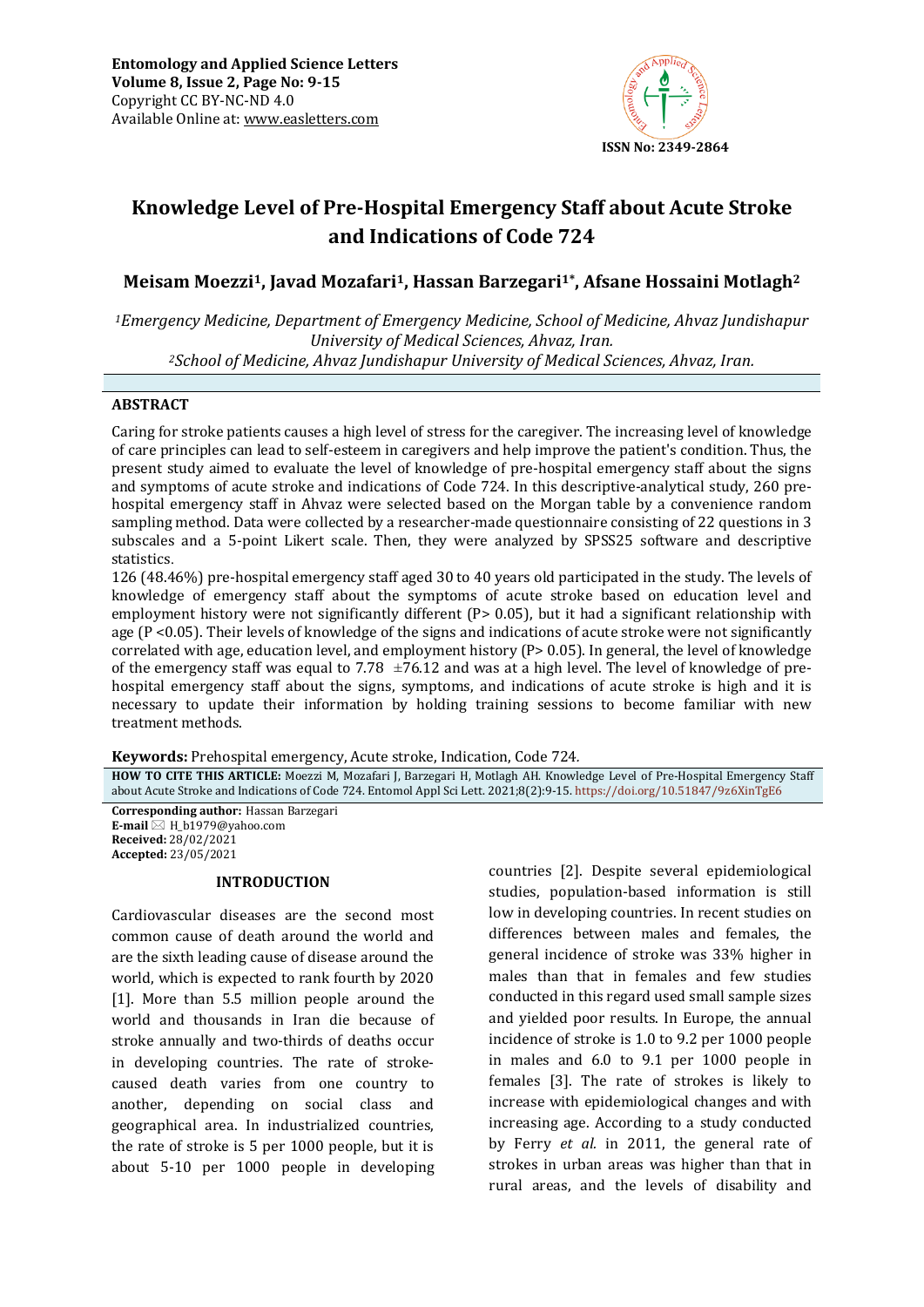dependency among stroke survivors were significantly higher in urban areas [4]. Cerebrovascular disease is a disorder in the cerebrovascular system in the form of ischemia, infarction, or bleeding that is manifested with different symptoms.

However, stroke symptoms are usually sudden and without warning, but the warning signs occur slowly [5]. Pre-hospital emergency staff, who are at the first-line of caring for patients, must be able to analyze a situation, quickly assess a situation, and implement effective and life-saving treatment approaches [6]. One of the most important activities of the pre-hospital emergency department is dealing with patients who suffer an acute stroke. This emergency department is known as Code 724, which is a sign of 24-hour activity for 7 days of a week. With any delay, nerve lesions increase and once the lesions emerged, no treatment will be effective [7]. The benefits of the pre-hospital unit include reducing transfer time, performing supportive and therapeutic measures in the ambulance, activating the stroke code and transfer to the appropriate hospital, accelerating vital measures in the hospital in golden time, and recording information, and improving planning based on it. Accordingly, the importance of familiarizing pre-hospital staff with the signs and symptoms of acute stroke and the indications of Code 724 is highlighted [8]. Indications for this code announcement include the presence of measurable neurological impairment according to the FAST protocol, the time interval between the last healthy visit of the patient and reaching the hospital triage less than 3 hours, age over 18 years, and relevant calls according to the local protocol. Absolute indications for transfer also include a change in consciousness, shortness of breath or abnormal breathing, and the presence of any symptoms or stroke [9]. Given what was stated above and considering the importance of initial dealing with patients and the importance of activities provided by the pre-hospital emergency and since limited studies have been conducted in this area, the importance of this evaluation and reviewing the results are highlighted. Thus, in the present study, the aim was to evaluate the level of knowledge of pre-hospital emergency staffs about the signs and symptoms of acute stroke and the indications of Code 724 to

provide appropriate policies to increase the level of knowledge of pre-hospital staffs to improve the health of people exposed to this system.

#### **MATERIALS AND METHODS**

The present study is a descriptive-analytical one conducted in 2019 on pre-hospital emergency staff working in the emergency department of Ahvaz Jundishapur University of Medical Sciences. The total number of staff during the study was 600. Using the Morgan table and considering the probability of 10% dropout in samples, 260 people were randomly selected and entered into the study. Inclusion criteria of the study included having personal consent to participate in the study and being male. The staff willing to participate in the study were excluded from the study. The data collection tool was a researcher-made questionnaire that included demographic variables and questions related to the level of knowledge on the signs and symptoms of acute cerebrovascular conditions and indications of Code 724. This questionnaire includes 22 questions in 3 subscales (staffs knowledge of stroke symptoms  $= 8$  questions. staffs knowledge of stroke signs = 9 questions, and staffs knowledge of indications of Code 724 = 5 questions). The questions were scored on a 5-point Likert scale (very low  $= 1$ , low  $= 2$ , medium = 3, high = 4 and very high = 5). The highest score obtained from the questionnaire was 110 and the lowest score was 22. Therefore, the highest score obtained from stroke symptoms was 40 and the lowest score was 8. Besides, the highest score obtained from stroke signs was 45 and the lowest score was 9. The highest score obtained from indications of Code 724 was 25 and the lowest score was 5. This questionnaire was designed using other similar studies and national protocol 724. To evaluate its validity, the opinions of experts such as supervisors and advisors were used. The CVI obtained from the questionnaire was higher than 70%, which indicated the good validity of the questionnaire. To examine its reliability, the test-retest method was used. For this purpose, 26 people or 10% of the samples (pre-hospital emergency staffs) completed the questionnaire and they completed it again after two weeks. The reliability of the questionnaire was obtained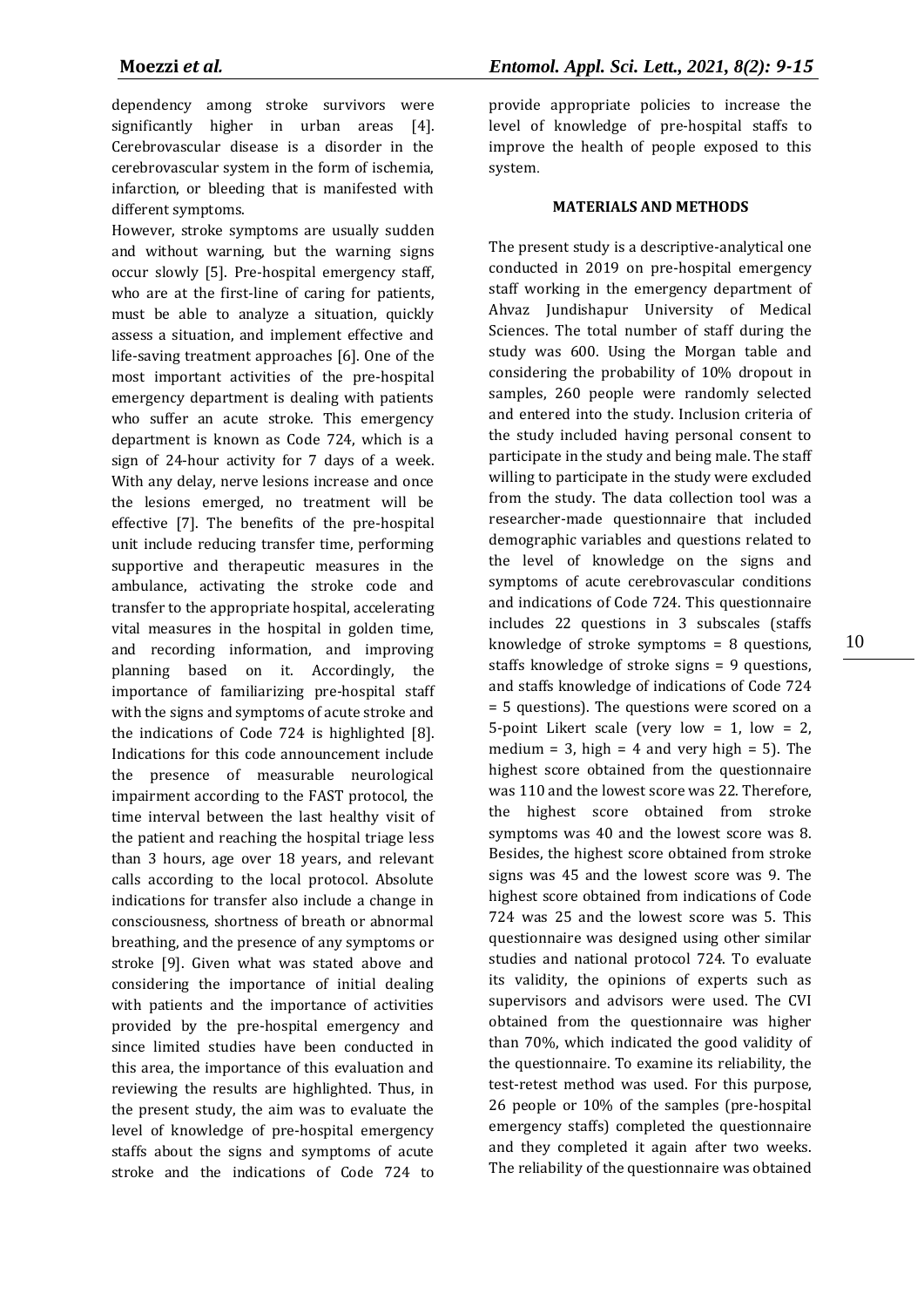at 0.82, indicating good reliability of the questionnaire. Sampling started after obtaining permission from the ethics committee of Ahvaz University of Medical Sciences and the permission of emergency department officials. To observe the ethical standards, questionnaires were collected anonymously. The researcher distributed the questionnaire among the staff by attending the research environment (prehospital emergency) and by submitting an informed consent form and taking measures such as informing the samples of the confidentiality of their information, and they took the questionnaire after completing it. Finally, the data were analyzed using SPSS 25 software and Chi-square test at a significance level of 0.05.

### **RESULTS AND DISCUSSION**

Out of 260 studied staff, 126 (48.46%) were prehospital emergency staff between 30 to 40 years old. 108 of the staff (40.5%) had a bachelor's degree and 137 (52.7%) had an employment history of 5 to 10 years **(Table 1)**. In terms of knowledge of pre-hospital emergency staffs about the symptoms of acute stroke, results of the Mann-Whitney test showed that question 6, entitled "Can imbalance be one of the symptoms of an acute stroke?" had the highest mean of 3.88 and question 3 entitled "Can difficulty in swallowing one of the symptoms of an acute stroke?" with a mean of 3.32 had the lowest mean of pre-hospital emergency staffs information about the symptoms of acute stroke **(Table 2)**. Results on pre-hospital emergency staffs' level of knowledge of the signs of acute stroke based on the Mann-Whitney test showed that question 9, entitled "Can paralysis be one of the signs of an acute stroke?" with a mean of 3.67 had the highest mean and question 3 entitled "Can sense of touching be one of the signs of an acute stroke?" with a mean of 3.15 had the lowest mean in pre-hospital emergency staffs' level of knowledge signs of acute stroke **(Table 3)**. Besides, the results obtained about the level of knowledge of pre-hospital emergency staffs about the indications of Code

724 based on the Mann-Whitney test showed that question 2 entitled "Are measurable neurological disorders including sensory and motor disorders indications of Code 724?" with a mean of 3.60 had the highest and question 5 entitled "Are the relevant calls and the announcement of acute stroke according to the local protocol indications for the announcement of Code 724?" with a mean of 3.21 had the lowest mean knowledge of pre-hospital emergency staffs of the indications of Code 724 **(Table 4)**. The results of multivariate analysis of variance showed that the level of knowledge of pre-hospital emergency staffs about the symptoms of acute stroke had no significant relationship with demographic variables of the level of education and employment history (P< 0.05), but it showed a significant relationship with age  $(P \le 0.05)$ . The knowledge of prehospital emergency staff about the signs of acute stroke and indications of Code 724 did not show a significant relationship with demographic variables of age, level of education, and employment history (P> 0.05) **(Table 5)**. Finally, the level of knowledge of pre-hospital emergency staff separately based on dimensions showed that the knowledge of staff with a mean of 3.13 ±27.40 was at the desired level **(Table 5)**.

**Table 1.** Distribution and Frequency Percentage of the Sample Group in terms of Demographic Information

| Statistical<br>Indicators<br>age | Abundance | Frequency               |
|----------------------------------|-----------|-------------------------|
| 30-40 age                        | 126       | 48.46                   |
| $40-50$ age                      | 98        | 37.69                   |
| 50-60 age                        | 36        | 13.85                   |
|                                  |           | Education               |
| 20                               | 52        | Diploma                 |
| 25.4                             | 66        | <b>Associate Degree</b> |
| 40.5                             | 108       | Bachelor                |
| 13.1                             | 34        | МA                      |
|                                  |           | work experience         |
| 27.3                             | 71        | Less than 5 years       |
| 52.7                             | 137       | Between 5 and 10 years  |
| 20                               | 52        | More than 10 years      |

**Table 2.** Pre-hospital Emergency Staffs Level of Knowledge of Symptoms of Acute stroke

|     | $\sim$                                  | .           |           |     | ____<br>_____ |      |                  |         |
|-----|-----------------------------------------|-------------|-----------|-----|---------------|------|------------------|---------|
| Row | <b>Duestions</b>                        | Statistical | v er y    | Low | Medium        | High | V <sub>erv</sub> | Average |
|     |                                         | Indicators  | $\sim$ OW |     |               |      | High             |         |
|     | How do you assess your knowledge of the | Abundance   |           | 43  |               |      | 96               | 3.50    |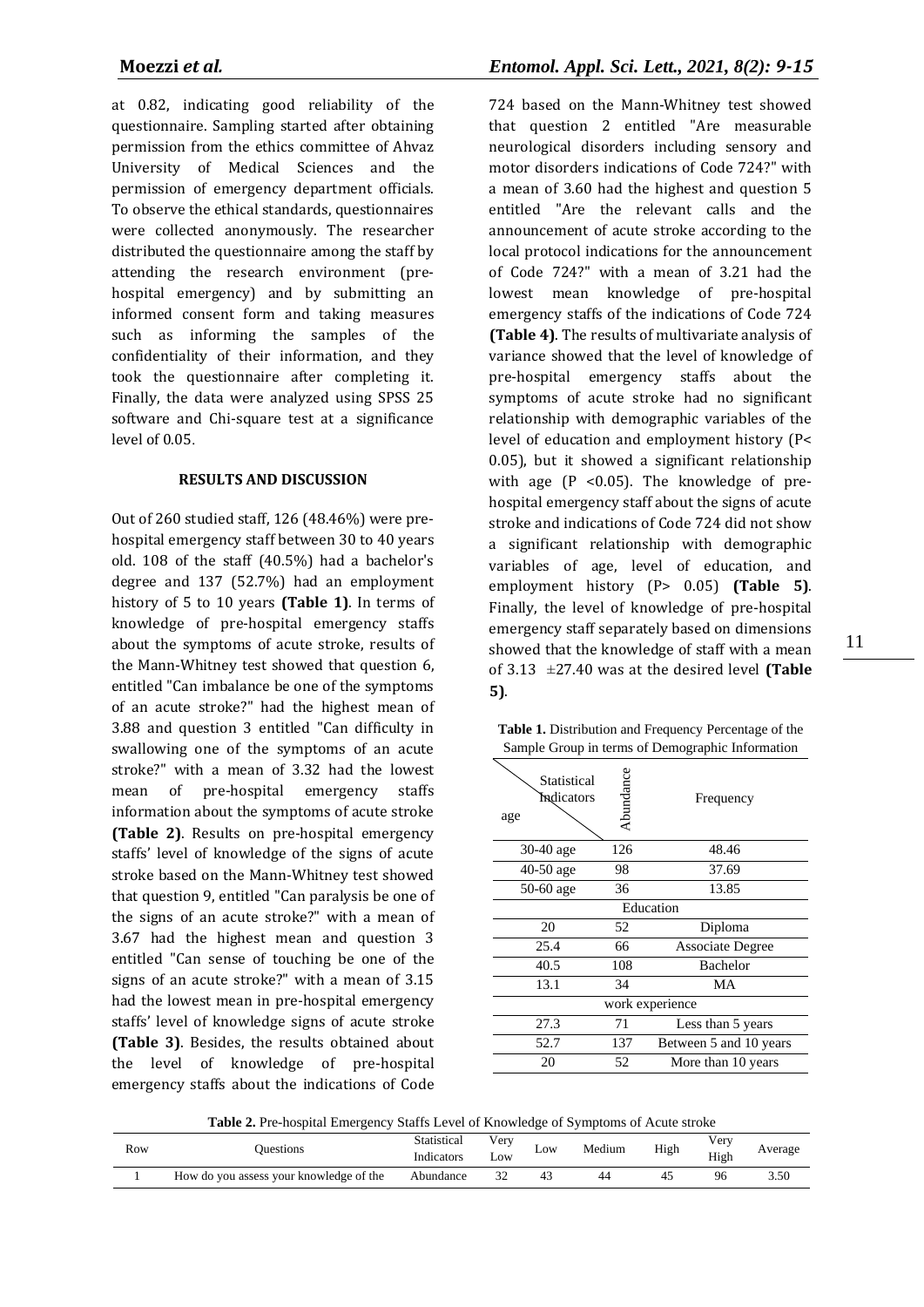|                | symptoms of an acute stroke?                         | Percent   | 12.4 | 16.5                             | 16.5 | 17.3 | 36.9 |      |
|----------------|------------------------------------------------------|-----------|------|----------------------------------|------|------|------|------|
|                | Is the weakness in one or more upper and             | Abundance | 35   | 39                               | 41   | 61   | 84   |      |
| 2              | lower organs can be a symptom of an acute<br>stroke? | Percent   | 13.5 | 15                               | 15.8 | 23.5 | 32.2 | 3.46 |
|                | Can swallowing problems be a symptom of              | Abundance | 50   | 41                               | 44   | 24   | 101  |      |
| 3              | an acute stroke?                                     | Percent   | 19.2 | 15.8                             | 16.9 | 9.2  | 38.8 | 3.32 |
| $\overline{4}$ | Is speech disorder can be a symptom of               | Abundance | 31   | 37                               | 39   | 65   | 88   |      |
|                | acute stoke?                                         | Percent   | 11.9 | 3.54<br>33.8<br>14.3<br>25<br>15 |      |      |      |      |
| 5              | Does dysfunction in understanding the                | Abundance | 29   | 40                               | 36   | 85   | 70   | 3.48 |
|                | words can be a symptom of an acute stroke?           | Percent   | 11.2 | 15.4                             | 13.8 | 32.7 | 26.9 |      |
| 6              | Can imbalance be a symptom of an acute               | Abundance | 25   | 20                               | 53   | 25   | 173  | 3.88 |
|                | stroke?                                              | Percent   | 9.6  | 7.7                              | 20.4 | 9.2  | 52.7 |      |
| 7              | Can urinary and fecal incontinence be a              | Abundance | 22   | 32                               | 45   | 73   | 88   | 3.66 |
|                | symptom of an acute stroke?                          | Percent   | 8.5  | 12.3                             | 17.3 | 28.1 | 33.8 |      |
| 8              | Can sudden mood swings be a symptom of               | Abundance | 31   | 31                               | 44   | 59   | 95   | 3.60 |
|                | an acute stroke?                                     | Percent   | 11.9 | 11.9                             | 16.9 | 22.7 | 36.5 |      |

**Table 3.** Pre-hospital Emergency Staff Level of Knowledge about the Signs of Acute Stroke

| Row            | <b>Questions</b>                           | Statistical                                                                                                                                                                                                                                                                                                                            | Very | Low  | Medium |      | Very | Average |
|----------------|--------------------------------------------|----------------------------------------------------------------------------------------------------------------------------------------------------------------------------------------------------------------------------------------------------------------------------------------------------------------------------------------|------|------|--------|------|------|---------|
|                |                                            | <b>Indicators</b>                                                                                                                                                                                                                                                                                                                      | Low  |      |        | High | High |         |
|                | How do you assess your knowledge of the    | Abundance                                                                                                                                                                                                                                                                                                                              | 13   | 62   | 44     | 68   | 73   |         |
|                | signs of an acute stroke?                  | Percent                                                                                                                                                                                                                                                                                                                                | 5    | 23.8 | 16.9   | 26.2 | 28.1 | 3.22    |
| 2              | Can asymmetry of the face be a sign of     | Abundance                                                                                                                                                                                                                                                                                                                              | 39   | 41   | 60     | 62   | 58   | 3.22    |
|                | acute stroke?                              | Percent                                                                                                                                                                                                                                                                                                                                | 58   | 15.8 | 23.1   | 23.8 | 22.3 |         |
| 3              | Can a reduction in sense of touching be a  | Abundance                                                                                                                                                                                                                                                                                                                              | 42   | 56   | 42     | 61   | 59   | 3.15    |
|                | sign of acute stroke?                      | Percent                                                                                                                                                                                                                                                                                                                                | 16.2 | 21.5 | 16.2   | 23.5 | 22.7 |         |
| $\overline{4}$ | Can dizziness be a sign of acute stroke?   | Abundance                                                                                                                                                                                                                                                                                                                              | 32   | 32   | 43     | 69   | 84   | 3.54    |
|                |                                            | 32.3<br>12.3<br>12.3<br>16.5<br>26.5<br>Percent<br>27<br>45<br>72<br>Abundance<br>62<br>54<br>27.7<br>10.4<br>17.3<br>23.8<br>20.8<br>Percent<br>29<br>101<br>Abundance<br>25<br>65<br>40<br>25<br>38.8<br>11.2<br>Percent<br>9.6<br>15.4<br>71<br>Abundance<br>24<br>35<br>57<br>73<br>9.2<br>13.5<br>21.9<br>28.1<br>27.3<br>Percent |      |      |        |      |      |         |
| 5              |                                            |                                                                                                                                                                                                                                                                                                                                        |      |      |        |      |      | 3.38    |
|                | Can diplopia be a sign of an acute stroke? |                                                                                                                                                                                                                                                                                                                                        |      |      |        |      |      |         |
| 6              | Can visual impairment of one or two eyes   |                                                                                                                                                                                                                                                                                                                                        |      |      |        |      |      | 3.62    |
|                | be one of the signs of an acute stroke?    |                                                                                                                                                                                                                                                                                                                                        |      |      |        |      |      |         |
| 7              | Can deviation in the coordination of eyes  |                                                                                                                                                                                                                                                                                                                                        |      |      |        |      |      | 3.50    |
|                | be a sign of acute stroke?                 |                                                                                                                                                                                                                                                                                                                                        |      |      |        |      |      |         |
|                | Can a reduction in the level of            | Abundance                                                                                                                                                                                                                                                                                                                              | 41   | 41   | 37     | 73   | 68   |         |
| 8              | consciousness be a sign of acute stroke?   | Percent                                                                                                                                                                                                                                                                                                                                | 15.8 | 15.8 | 28.1   | 14.2 | 26.2 | 3.33    |
| 9              | Could paralysis be one of the symptoms of  | Abundance                                                                                                                                                                                                                                                                                                                              | 29   | 37   | 39     | 40   | 115  | 3.67    |
|                | an acute stroke?                           | Percent                                                                                                                                                                                                                                                                                                                                | 11.2 | 14.2 | 15     | 15.4 | 44.2 |         |

### **Table 4.** Level of Knowledge of Pre-hospital Emergency Staff about the Indications of Code 724

| row                                                                                                          | <b>Ouestions</b>                                                                                                    | Statistical<br><b>Indicators</b> | Very<br>Low | Low  | Medium | High | Very<br>High | Average |
|--------------------------------------------------------------------------------------------------------------|---------------------------------------------------------------------------------------------------------------------|----------------------------------|-------------|------|--------|------|--------------|---------|
|                                                                                                              | How do you assess your knowledge of indications of                                                                  | Abundance                        | 36          | 42   | 55     | 53   | 74           | 3.33    |
|                                                                                                              | Code 724?                                                                                                           | Percent                          | 13.8        | 16.2 | 21.2   | 20.4 | 28.5         |         |
| Is the presence of measurable neurological disorders<br>including sensory and motor disorders among the<br>2 |                                                                                                                     | Abundance                        | 29          | 34   | 47     | 52   | 98           | 3.60    |
|                                                                                                              | indications of Code 724?                                                                                            | Percent                          | 11.2        | 13.1 | 18.1   | 20   | 37.7         |         |
| 3                                                                                                            | If the time interval between the last healthy visit of<br>the patient and reaching the hospital triage is less than |                                  | 41          | 44   | 54     | 41   | 80           | 3.28    |
|                                                                                                              | 3 hours, will it one of the indications of Code 724?                                                                | Percent                          | 15.8        | 16.9 | 20.8   | 15.8 | 30.8         |         |
| 4                                                                                                            | Is age over 18 years one of the indications Code 724?                                                               | Abundance                        | 38          | 33   | 26     | 74   | 89           | 3.55    |
|                                                                                                              |                                                                                                                     | Percent                          | 14.6        | 12.7 | 10     | 28.5 | 34.2         |         |
| 5.                                                                                                           | Are the relevant calls and the announcement of an                                                                   | Abundance                        | 47          | 53   | 30     | 57   | 73           | 3.21    |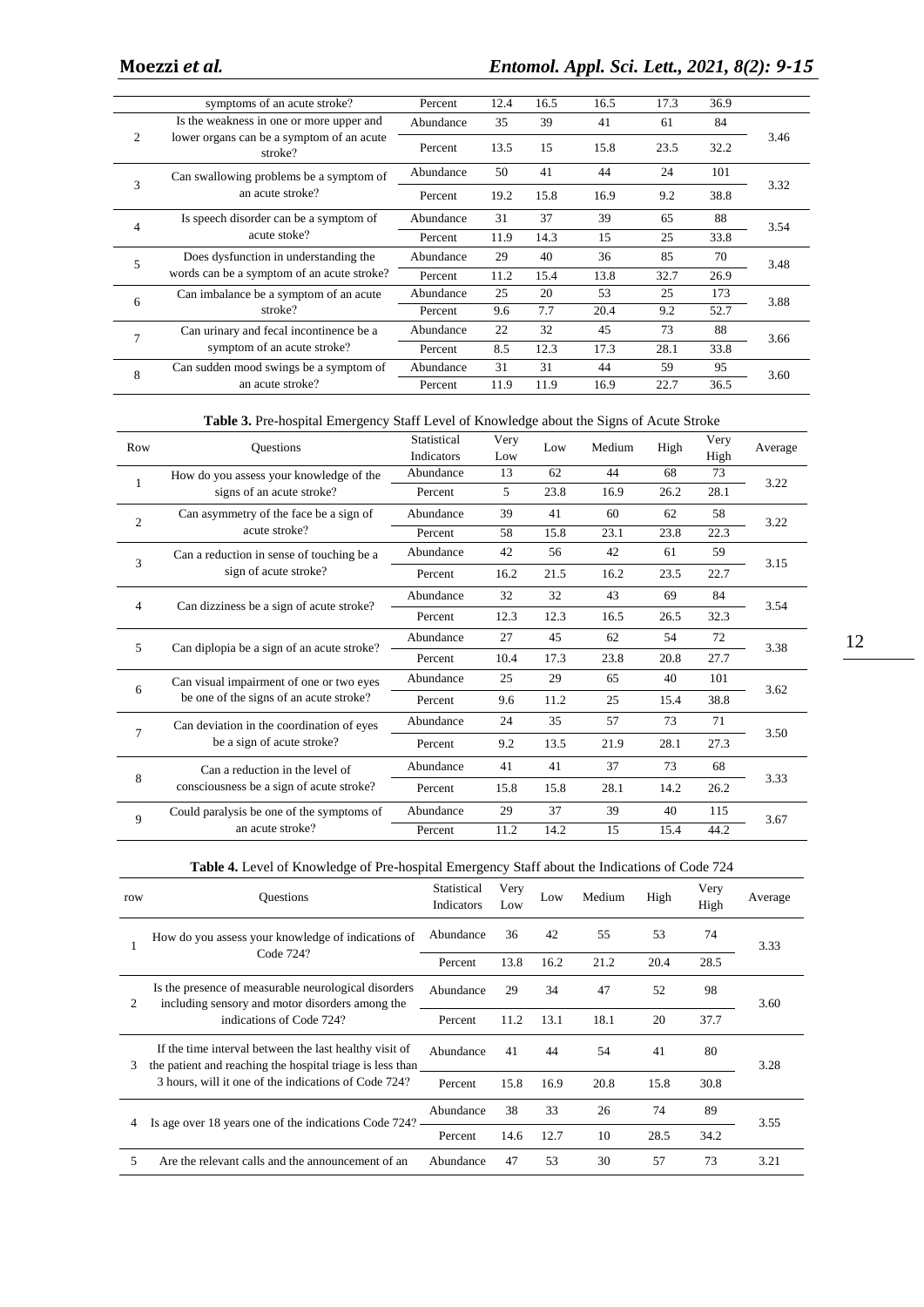acute stroke based on the local protocol one of the indications of Code 724? Percent 18.1 20.4 11.5 21.9 28.1

**Table 5.** Level of Knowledge of Pre-hospital Emergency Staffs about the Signs, Symptoms, and Indications of Code 724 of Acute Stroke according to Demographic Variables and Level of their Knowledge

| Variables                                                     | $\mathbf{F}$             | Mean of Squares                                                                   | df               | Sum of Squares | Significance Level |  |  |  |  |
|---------------------------------------------------------------|--------------------------|-----------------------------------------------------------------------------------|------------------|----------------|--------------------|--|--|--|--|
| Symptoms of Acute Stroke                                      |                          |                                                                                   |                  |                |                    |  |  |  |  |
| Age                                                           | 1.969                    | 0.922                                                                             | 21               | 19.371         | 0.008              |  |  |  |  |
| Level of Education                                            | 1.160                    | 1.047                                                                             | 21               | 21.998         | 0.288              |  |  |  |  |
| <b>Employment History</b>                                     | 1.137                    | 0.528                                                                             | 21               | 11.086         | 0.311              |  |  |  |  |
|                                                               | Symptoms of Acute Stroke |                                                                                   |                  |                |                    |  |  |  |  |
| Age                                                           | 0.747                    | 0.385                                                                             | 21               | 8.087          | 0.782              |  |  |  |  |
| Level of Education                                            | 1.266                    | 1.133                                                                             | 21               | 23.796         | 0.199              |  |  |  |  |
| <b>Employment History</b>                                     | 0.732                    | 0.351                                                                             | 21               | 7.377          | 0.798              |  |  |  |  |
|                                                               |                          | Code 724 Indications                                                              |                  |                |                    |  |  |  |  |
| Age                                                           | 1.348                    | 0.655                                                                             | 18               | 11.969         | 0.159              |  |  |  |  |
| Level of Education                                            | 1.052                    | 0.959                                                                             | 18               | 17.255         | 0.403              |  |  |  |  |
| <b>Employment History</b>                                     | 0.010                    | 0.474                                                                             | 18               | 8.529          | 0.449              |  |  |  |  |
|                                                               |                          | The Level of Knowledge of Pre-hospital Emergency Staffs Separately for Dimensions |                  |                |                    |  |  |  |  |
| <b>Dimonsions</b>                                             |                          | undesired                                                                         |                  |                | desired            |  |  |  |  |
| Knowledge of Symptoms                                         |                          | $1.83 \pm 21.83$                                                                  |                  |                | $3.69 \pm 30.24$   |  |  |  |  |
|                                                               | Knowledge of Signs       |                                                                                   | $3.69 \pm 30.24$ |                | $3.14 \pm 32.43$   |  |  |  |  |
| Knowledge of Indications 724                                  |                          | $2.11 \pm 12.74$                                                                  |                  |                | $2.56 \pm 19.55$   |  |  |  |  |
| Level of Knowledge of Pre-hospital<br><b>Emergency Staffs</b> |                          | $1.95 \pm 19.86$                                                                  |                  |                | $3.13 \pm 27.40$   |  |  |  |  |

Multivariate Analysis of Variance

The present study aimed to evaluate the knowledge of pre-hospital emergency staff about the signs and symptoms of acute stroke and the indications of Code 724. The general results of this study showed that the level of knowledge of pre-hospital emergency staff about the signs, symptoms, and indications of acute stroke was at the desired level. Moreover, age, level of education, and employment history variables affected their knowledge. The results of studies have yielded contradictory results in this regard. For example, Georgia *et al.* in 2012 showed that nurses' information and knowledge about the signs and symptoms of patients with acute stroke were at the desired level [10]. In an experimental study in the United Kingdom, Monroe (2016) examined pre-hospital emergency staff for one month with the ABCD2 standard (designed to evaluate stroke cases in hospitals) to evaluate suspected acute stroke cases. The results of the study showed that the level of knowledge of the pre-hospital staff was at a moderate level [11], which is not consistent with the results of the present study in which the level of knowledge of the staff was obtained

at the desired level. This inconsistency in results can be due to differences in training staff.

Mazaheri *et al.* stated that their familiarity with the symptoms of acute stroke risk is very low [12]. This result is not consistent with the results of the present study. Lack of consistency in results can be attributed to differences in performance, training courses, and different training needs in the present study. In fact, despite the great emphasis on the importance of training medical staff, including pre-hospital staff on acute diseases, including acute stroke, there is still a training gap in this area. Insufficient knowledge of the signs and symptoms of the disease hurts the care process. Thus, holding training courses on acute diseases, encouraging staff to attend congresses, seminars, workshops, as well as providing pamphlets and training booklets in this area to raise the level of knowledge of medical staff seems necessary. Results of the multivariate linear regression model in the present study showed that the level of knowledge of prehospital staff about signs and symptoms of acute stroke was significantly associated with an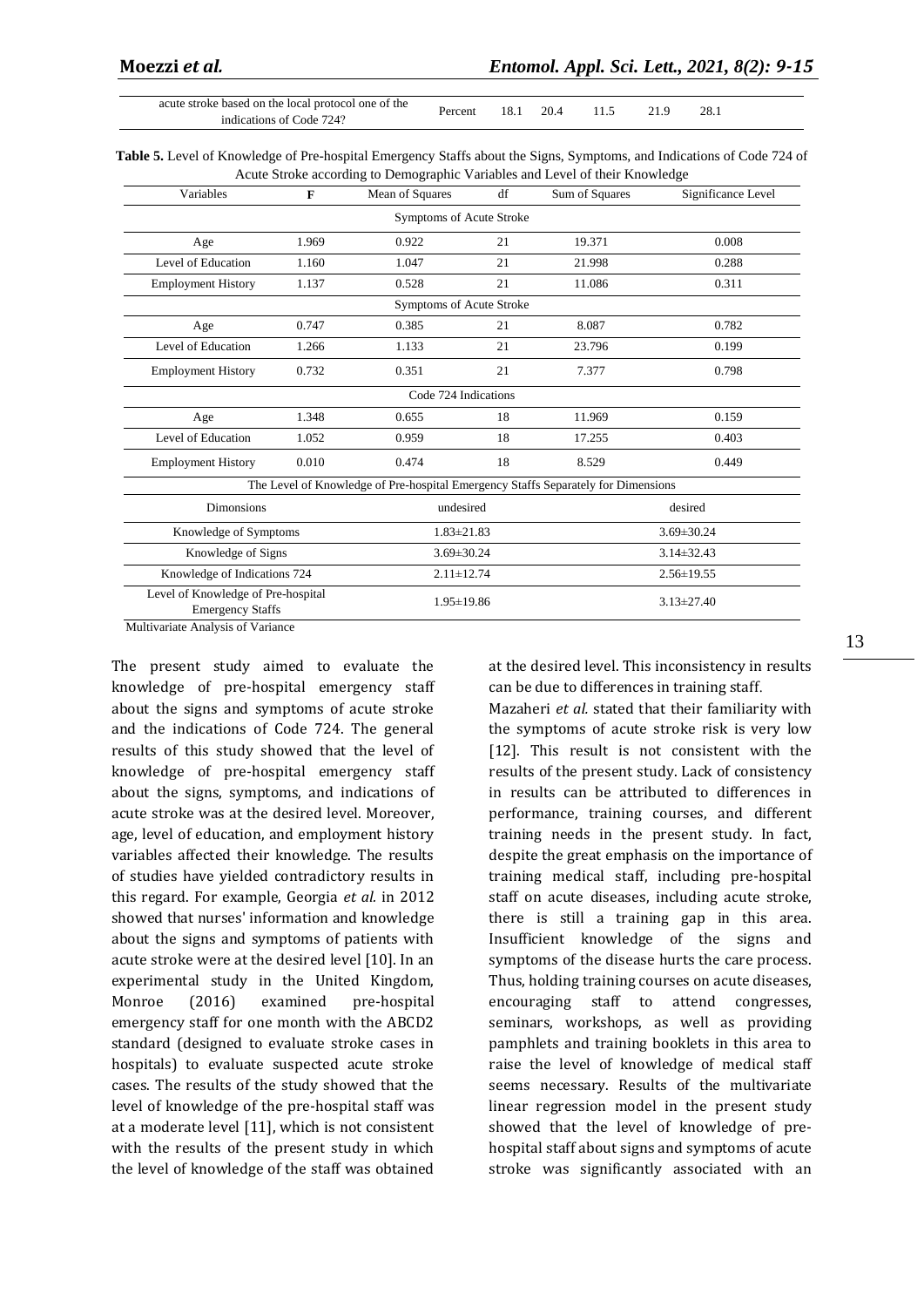increased level of education and employment history so that with increasing education, the level of knowledge of subjects about the signs and symptoms of the disease increased. In this regard, the results of a study conducted by Abootalebi *et al.* showed that pre-hospital emergency staff with higher leveler literacy obtained higher knowledge scores [13]. Besides, Gorji *et al.* (2012) conducted a study on patients with acute stroke. The mean age of the respondents was  $32.1 \pm 16$  years and the mean and standard deviation was 54±22. Decreased level of consciousness, dizziness, and imbalance were the most common symptoms that people were familiar with them. Accordingly, they examined the level of knowledge of people and stated that based on this study, the importance of the increasing level of knowledge of individuals is highlighted. It seems that with increasing age, the mean level of knowledge of staff will increase, but in the present study, a significant relationship was not found between age and mean level of knowledge of disease symptoms [10].

Considering the correlation between employment history and the level of knowledge about the signs and symptoms of the disease, the mean knowledge in people with more than two years of employment history is higher than that of people with less employment history, and this difference was statistically significant. It means that with increasing pre-hospital emergency employment history, staff level of knowledge of the signs and symptoms of the disease increases. It is consistent with a study conducted by Young *et al.* and concluded that pre-hospital staff level of knowledge is associated with their employment history [14]. Another study investigated the level of knowledge of medical staff about the signs and indications of acute stroke and concluded that the level of basic knowledge is poor in most aspects of diagnosis and management of acute stroke and the educational lecture can increase the level of knowledge of prehospital staff [15], which was not consistent with the results of the present study. In the present study, based on the provided training, the level of knowledge of the pre-hospital emergency staff was at the desired level. In an intervention study, Lewis (2001) trained all pre-hospital emergency staff for 6 weeks on the clinical signs of acute stroke, CT

scan, acute stroke, pathophysiology, and treatment cases of acute stroke. Then, for one year, they collected the relevant information of the patients in the areas of training and compared them at the end of the year. The results of the present study showed that the provided training could significantly increase the management of pre-hospital staff in dealing with cases of acute stroke. Researchers have also recommended a higher and more complete level of knowledge to improve the work of prehospital emergency staff [16], which is consistent with the results of the present study. The difference between the two studies was that the Lewis study was conducted as an intervention and examined the effect of training before and after its implementation. The present study also had some limitations, such as mental state and individual differences of staff that affected their response and they were out of control of the researcher.

#### **CONCLUSION**

Based on the results, the level of knowledge of pre-hospital emergency staff about the signs, symptoms, and indications of stroke was at the desired level. It is recommended to correct the incorrect methods by using appropriate training methods and to improve and maintain the quality of pre-hospital emergency services in the form of Code 724 with implementing maneuvers. We hope that the implementation of this research project can be used by medical officials to empower pre-hospital emergency staff in the area of fast identification and referral of patients with stroke.

**ACKNOWLEDGMENTS:** This study was derived from a research project of the Student Research Committee and was approved by the Ethics Committee (IR.AJUMS.REC.1398.073) in the Research Center of Ahwaz University of Medical Sciences under the code of U-98002. We thereby appreciate the officials and staff of the prehospital emergency department of Ahvaz University of Medical Sciences for their participation in this study.

## **CONFLICT OF INTEREST:** None

#### **FINANCIAL SUPPORT:** None